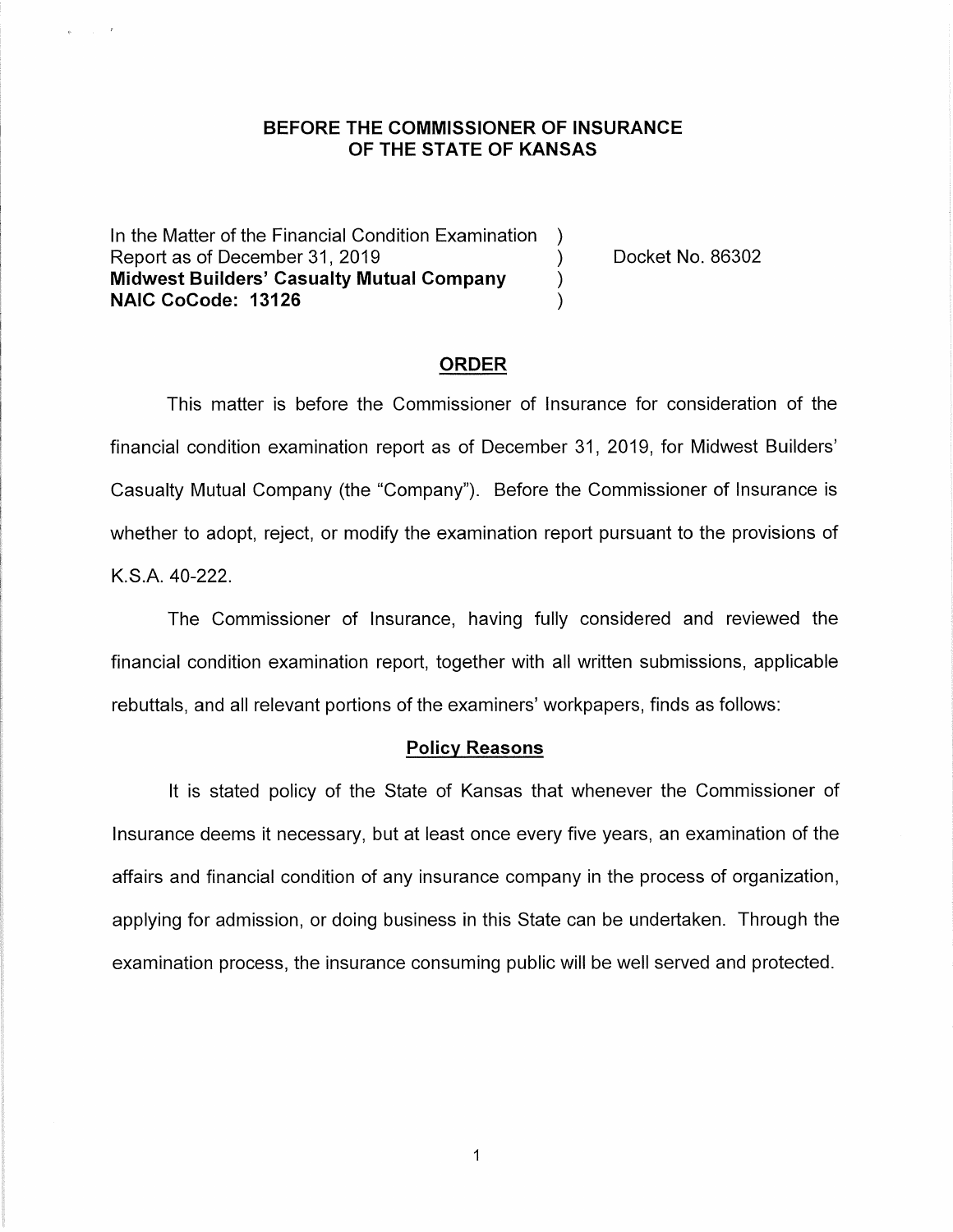### **Findings of Fact**

1. The Commissioner has jurisdiction over this matter pursuant to K.S.A. 40- 222.

2. The Kansas Insurance Department (the "Department") undertook an examination of the Company and completed that examination on October 20, 2020.

3. The examiner-in-charge tendered and filed with the Department a verified written report of the examination within thirty (30) days following completion of the examination, on November 4, 2020,

4. Following receipt of the verified report, the Department transmitted the report to the Company on November 24, 2020, with a duly executed notice advising the Company of its opportunity to prepare and submit to the Department a written submission or rebuttal with respect to any and all matters contained in the report. The Department further advised the Company that any written submission or rebuttal needed to be filed with the Department no later than thirty (30) days after receipt of the verified report.

5. The Company filed a written submission accepting the verified report with no objections on December 3, 2020.

6. Within thirty (30) days of the end of the time period allowed for written submission or rebuttal, the Commissioner of Insurance fully reviewed the report, together with all written submissions and rebuttals provided by the Company. The Commissioner of Insurance further reviewed all relevant workpapers.

7. No other written submissions or rebuttals were submitted by the Company.

2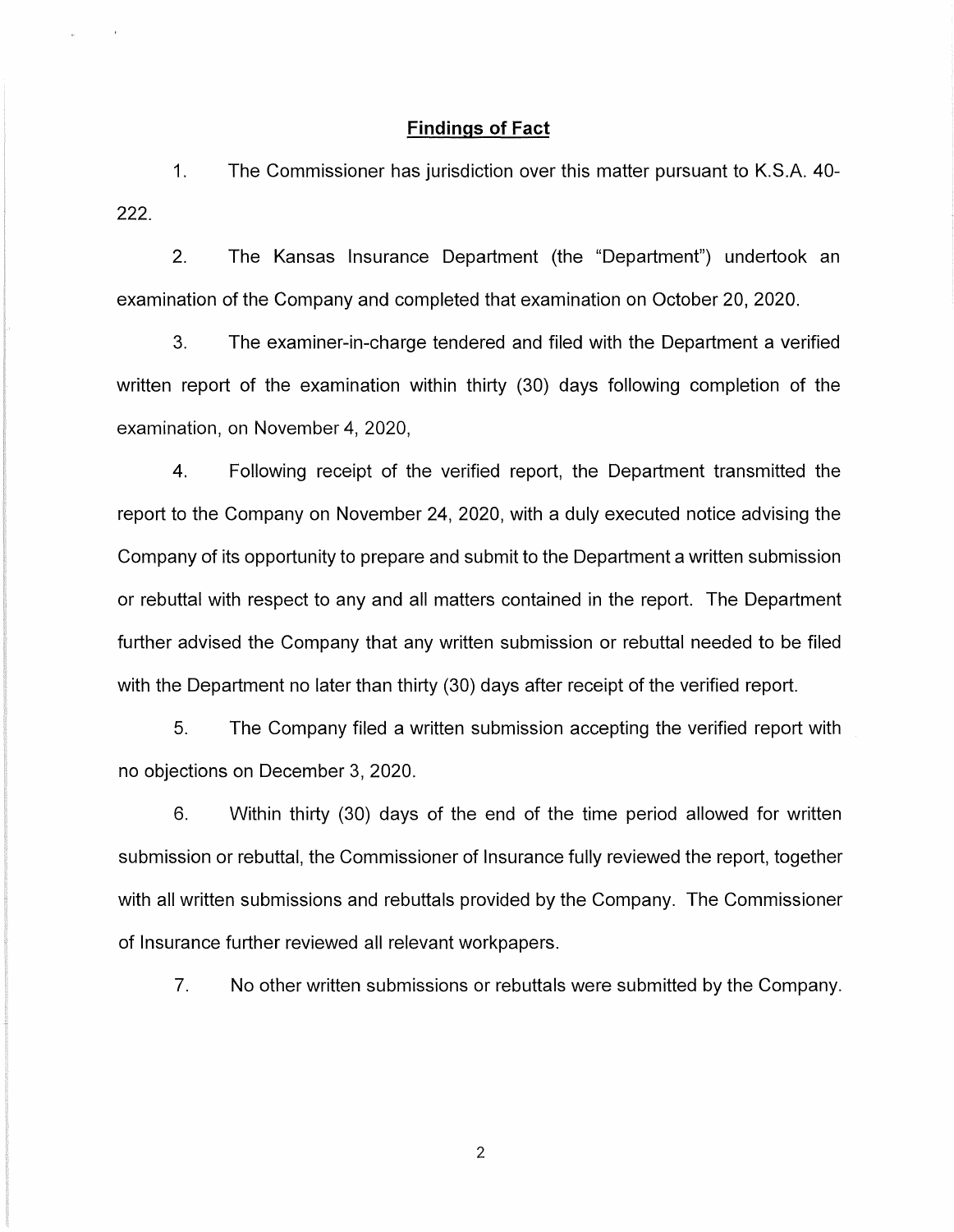# **Conclusion of Law**

8. K.S.A. 40-222(k)(2) provides:

"Within 30 days of the end of the period allowed for the receipt of written submissions or rebuttals, the commissioner shall fully consider and review the report, together with any written submissions or rebuttals and any relevant portions of the examiners workpapers and enter an order:

- (A) Adopting the examination report as filed or with modification or corrections. If the examination report reveals that the company is operating in violation of any law, regulation or prior order of the commissioner, the commissioner may order the company to take any action the commissioner considers necessary and appropriate to cure such violations; or
- (8) rejecting the examination report with directions to the examiners to reopen the examination for purposes of obtaining additional data, documentation or information, and refiling pursuant to subsection (k); or
- (C) call and conduct a fact-finding hearing in accordance with K.S.A. 40-281 and amendments thereto for purposes of obtaining additional documentation, data, information and testimony."
- 9. Based upon the Findings of Fact enumerated in paragraphs #1 through #7

above, the financial condition examination report as of December 31, 2019, of Midwest

Builders' Casualty Mutual Company should be adopted.

10. This Order constitutes the Final Order in this matter.

### **IT IS THEREFORE, BY THE COMMISSIONER OF INSURANCE, ORDERED THAT:**

1. The financial condition examination report as of December 31, 2019, of

Midwest Builders' Casualty Mutual Company is adopted.

2. The Commissioner of Insurance retains jurisdiction over this matter to issue

any and all further Orders deemed appropriate or to take such further action necessary to dispose of this matter.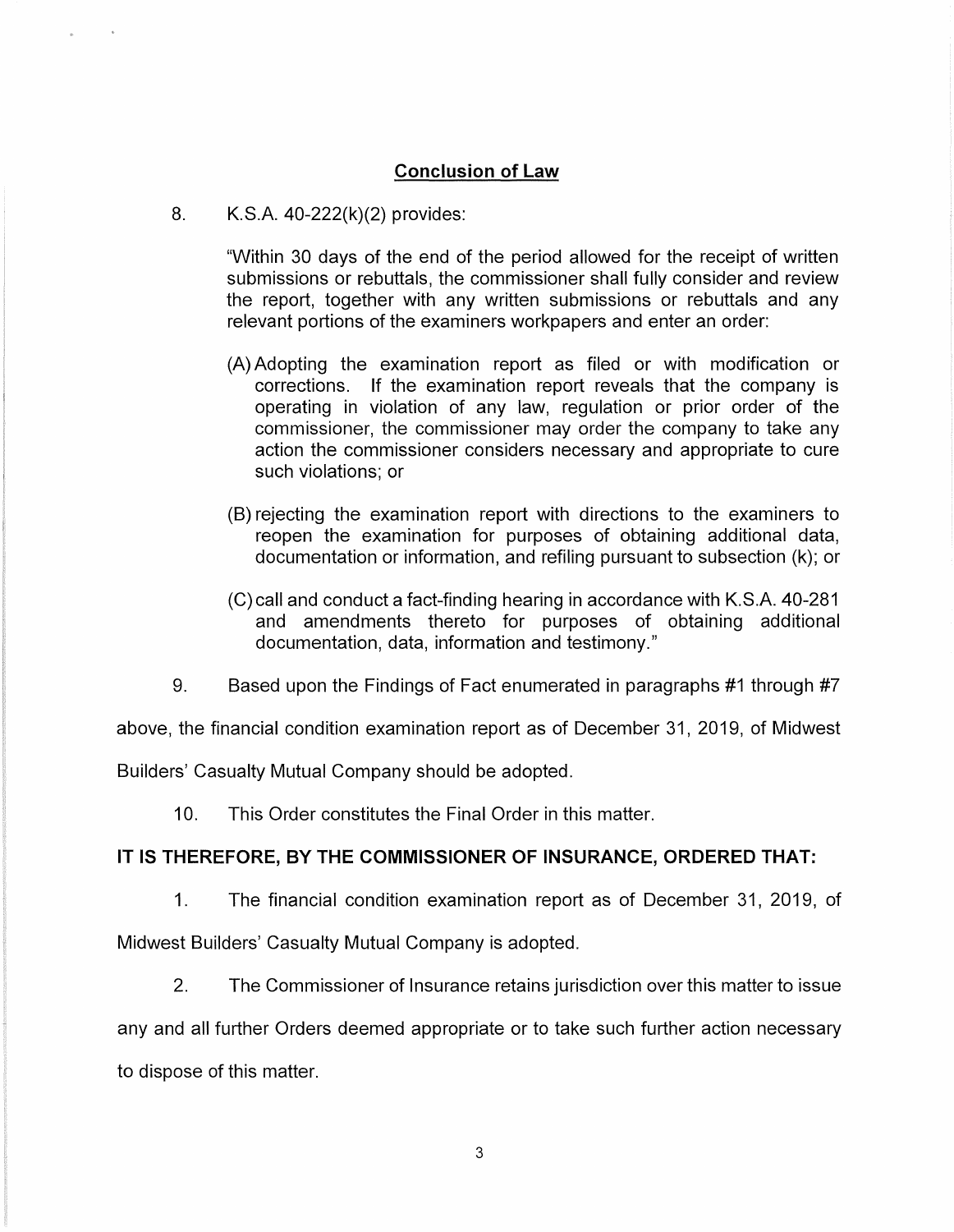3. Within thirty (30) days of the issuance of the adopted report, the Company shall file affidavits executed by each of its directors stating under oath that they have received a copy of the adopted report and related orders.

4. The Commissioner of Insurance shall hold the content of the examination report as private and confidential information for a period of thirty (30) days. Thereafter, the Commissioner may open the report for public inspection so long as no court of competent jurisdiction has stayed its publication.

IT IS SO ORDERED THIS  $\frac{\sqrt{h}}{2}$  DAY OF  $\frac{\log_{2}h}{\log_{2}h}$ , 2020 IN THE CITY OF **TOPEKA, COUNTY OF SHAWNEE, STATE OF KANSAS.** 



rchmidt

Vicki Schmidt Commissioner of Insurance

Approved by the Kansas Insurance Department Legal Division

Paige Blevins Staff Attorney